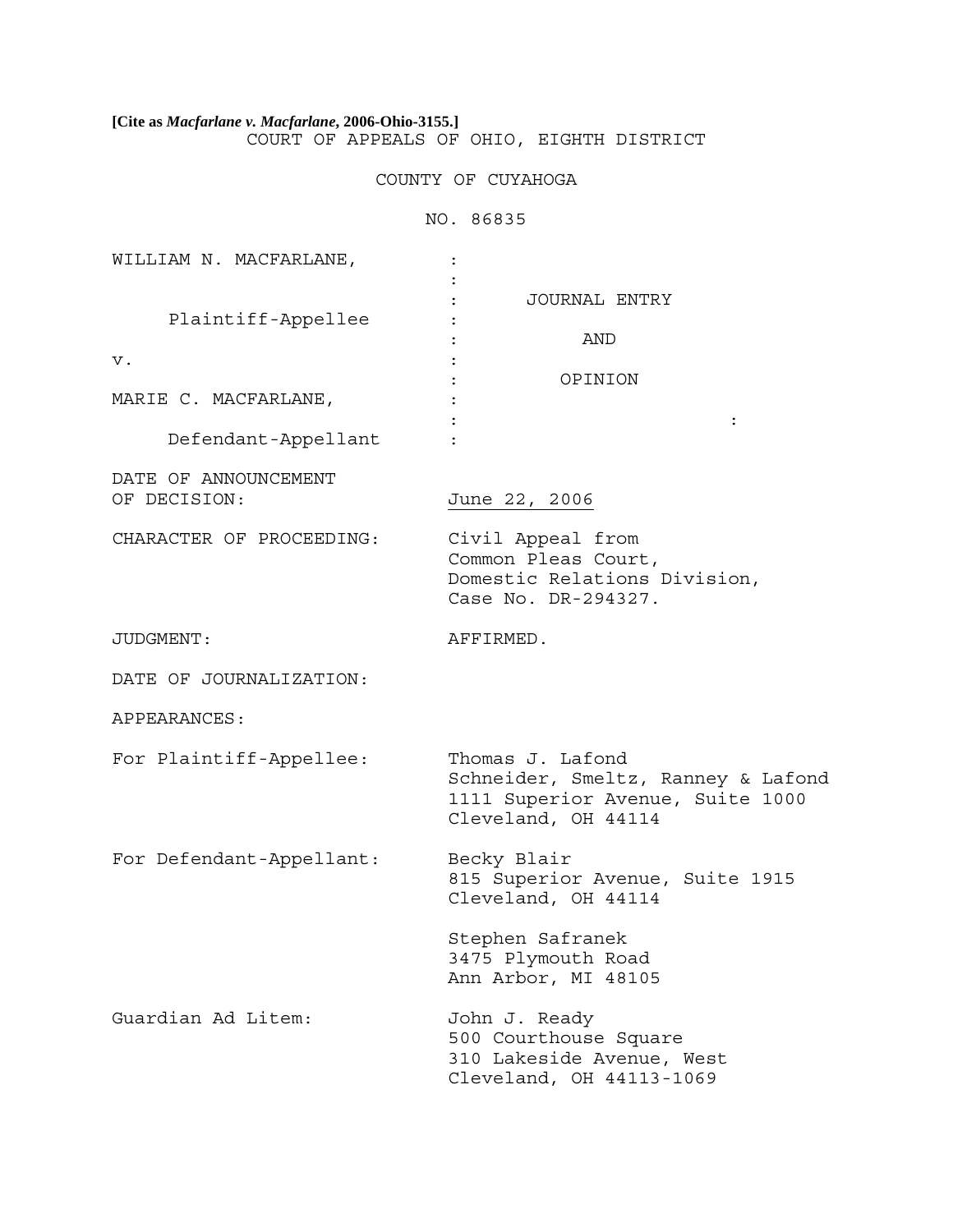CHRISTINE T. McMONAGLE, J.:

**{¶ 1}** Defendant-appellant, Marie C. Macfarlane ("Wife"), appeals from the judgment of the Common Pleas Court, Domestic Relations Division, that granted William N. Macfarlane ("Husband") a divorce from Wife, divided the couple's marital property, ordered spousal and child support, and designated Husband as residential parent and legal custodian of the couple's four children. For the reasons that follow, we affirm.

**{¶ 2}** The record reveals that the Macfarlanes were married on December 8, 1990 and have four children: Jude Thaddeus II, age 13; William Nobel III, age 10; Xavier Aquines, age 7, and Cleutus Escriva, age 4.

**{¶ 3}** Shortly after their marriage, Husband and Wife started the Mary Foundation, a nonprofit religious organization which distributes audio tapes, books and literature regarding Catholic parenting, Catholic beliefs and the Catholic church. As the trial court stated in its judgment entry of divorce, "both Mr. and Mrs. Macfarlane are very devoted to their religion, which is a very important and central part of their lives."

**{¶ 4}** As part of their religious beliefs and desire to have control over the education of their children, Husband and Wife agreed that their children would be home schooled. Husband testified that he thought it would only be for their early school years and that eventually they would be put in a traditional school setting; Wife, however, wanted the boys home schooled until adolescence or high school.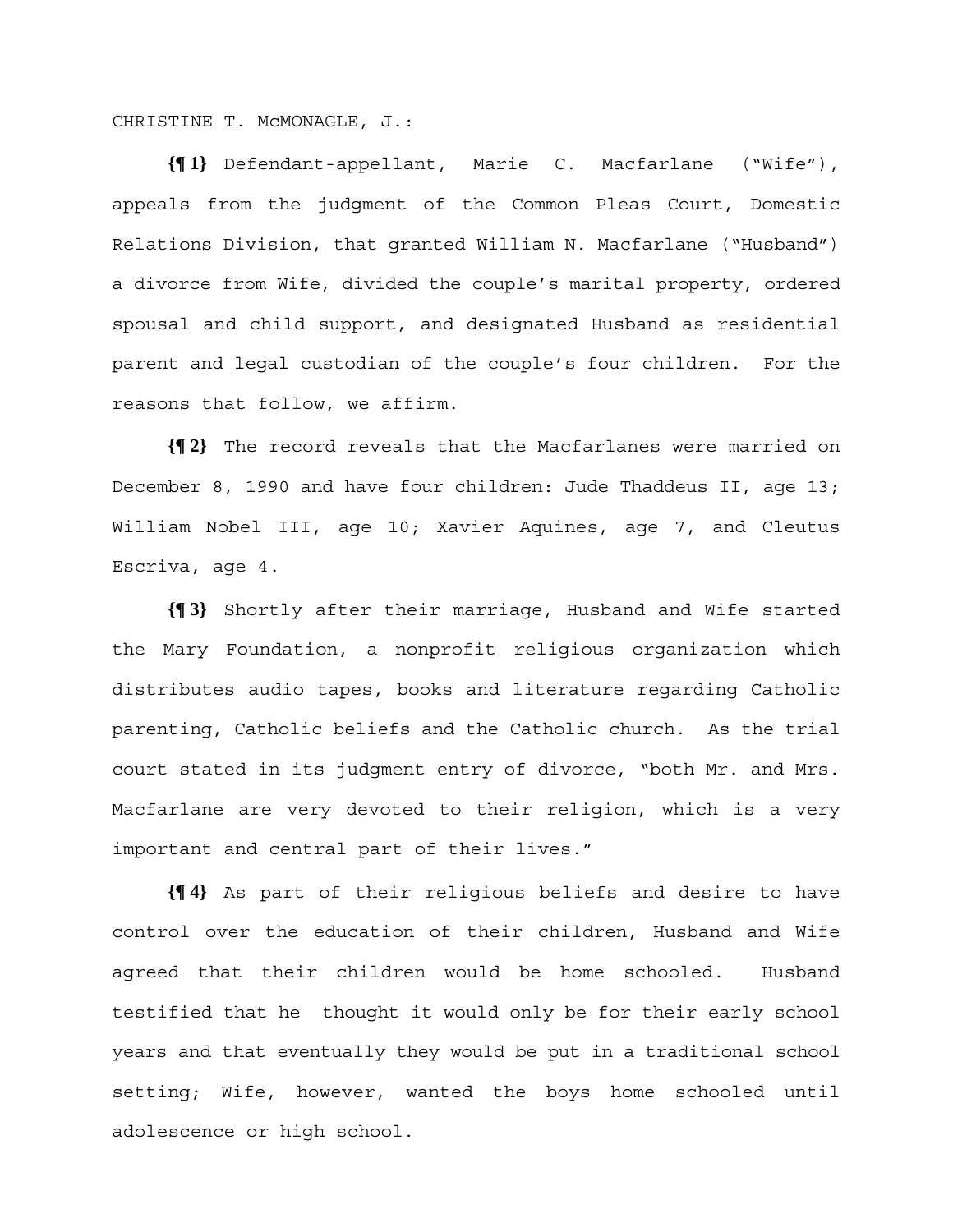**{¶ 5}** Sometime in 1998/1999, Husband befriended Al Langsenkamp, a businessman from Indianapolis. As a result of this friendship and research prompted by his discussions with Mr. Langsenkamp, Husband became convinced that, as a result of the looming Y2K problem, society would be in great risk come January 1, 2000. Husband decided (with Wife's agreement) that it was important to move to a rural area so that in the event society and its infrastructures broke down, he and his family could live in a secure environment. The Macfarlanes purchased property in New Hampshire and moved there. Husband moved the work of the Mary Foundation to New Hampshire, although this required that he periodically return to Cleveland. Wife continued to home school the children in New Hampshire.

**{¶ 6}** Husband testified that sometime in 2000, he started talking to Wife about enrolling the children in a traditional school. He also discussed moving to Canada, where he had made friends with a group of like-minded Catholics who had started their own school for about eight families. From the outset of these discussions, Wife was adamant that she did not want the children in a traditional school. This disagreement became a source of constant tension in the marriage.

**{¶ 7}** In June 2003, the Macfarlanes moved back to Cleveland. The marriage was crumbling and on July 17, 2003, after a particularly contentious argument, Husband vacated the marital home.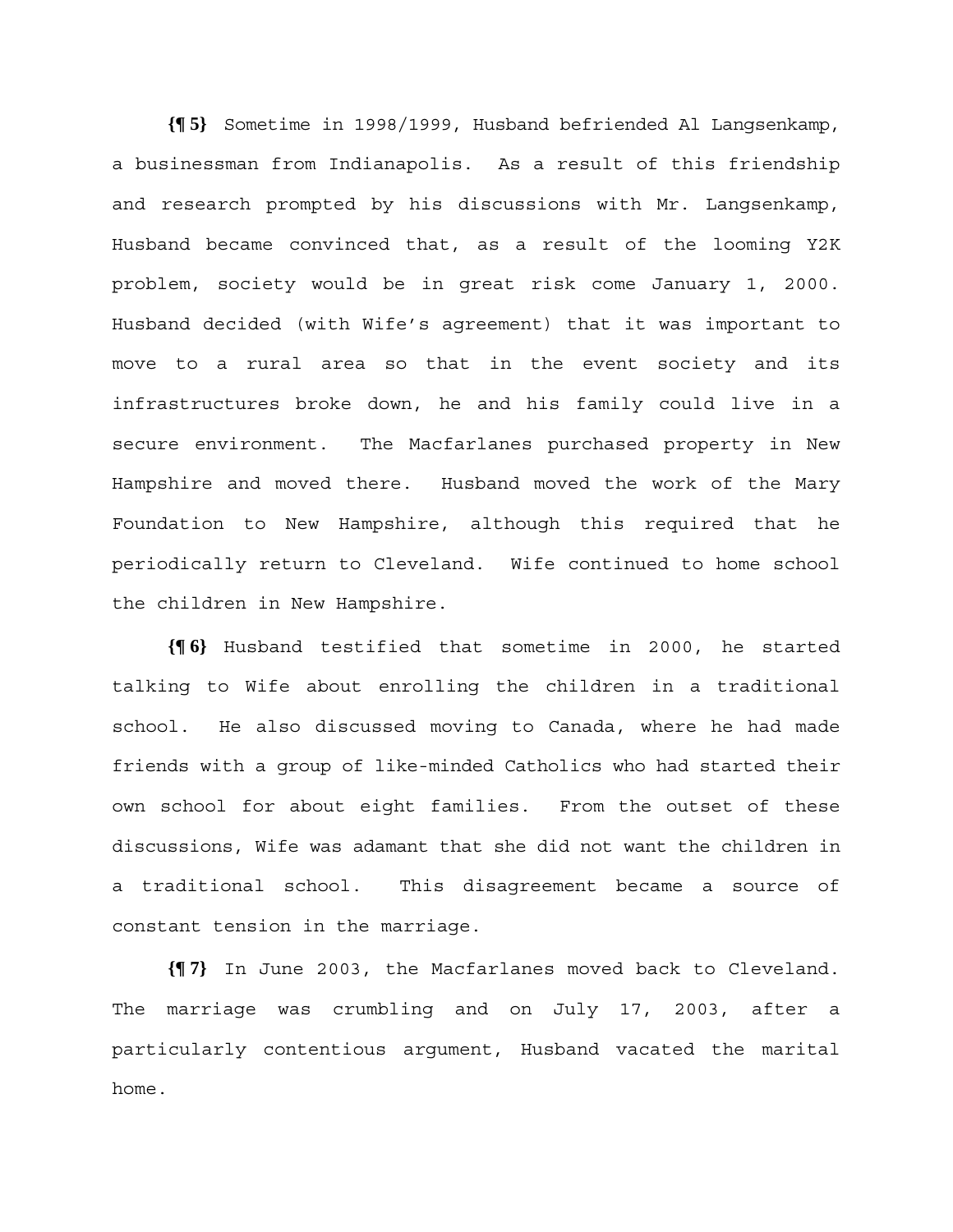**{¶ 8}** On August 12, 2003, both Husband and Wife filed complaints for legal separation. Because service was obtained first in Husband's case, Wife's case (DR-294322) was consolidated with this case. Wife subsequently dismissed her action for legal separation, as well as the counterclaim for legal separation that she had filed with her answer to Husband's complaint. Husband subsequently amended his complaint to seek a divorce.

**{¶ 9}** On September 8, 2003, with the agreement of the parties, the court appointed John J. Ready as guardian ad litem and counsel on behalf of the minor children. In addition, the parties agreed that Wife would continue to home school the children until further investigation and evaluation were made regarding the best interests of the children.

**{¶ 10}** Subsequently, in October 2003, Husband and Wife agreed to the appointment of Dr. Debbie Koricke as an independent court psychologist to evaluate the allocation of parental rights and responsibilities and to make a recommendation regarding the continued home schooling of the parties' children.

**{¶ 11}** At a pretrial on January 30, 2004, Husband and Wife entered into an agreed judgment entry to list their property in New Hampshire for sale, and to the recommendation of Dr. Koricke to enroll their two older children in Holy Trinity School for the school year commencing August 2004. Wife subsequently refused to sign the listing agreement for the real estate agent to sell the property; she finally signed the agreement in June 2004, but only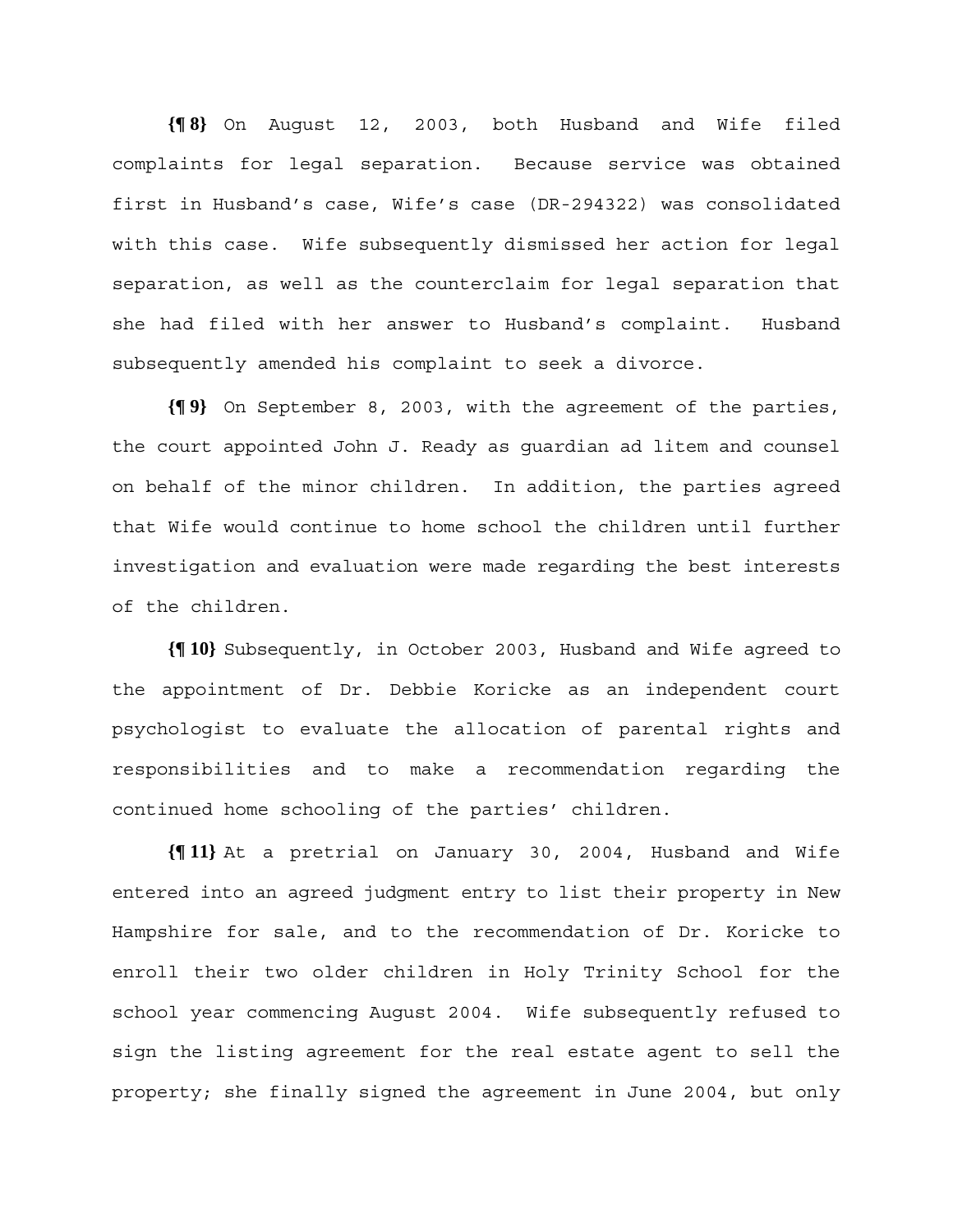after the court threatened to hold her in contempt of court for refusing to do so.

**{¶ 12}** On June 11, 2004, after Wife's third lawyer filed a notice of appearance, $^1$  Wife filed a motion asking the court to transfer jurisdiction of the case to an unspecified "Catholic tribunal." On August 23, 2004, Wife filed another motion requesting that the court vacate its prior orders and transfer jurisdiction of the matter to the Diocesan Tribunal of the Cleveland Catholic Diocese for resolution by arbitration. The trial court subsequently denied Wife's motions. On February 17, 2005, Wife filed another motion requesting that the court "recognize the alternative jurisdiction of the Catholic Church to arbitrate the dispute in this matter" and, accordingly, refer the matter to arbitration before a religious tribunal. The court once again denied Wife's motion.

**{¶ 13}** In the meantime, Husband filed an emergency motion seeking a reallocation of parental rights and responsibilities and an order giving him possession of the children; in support of his motion, he argued that his Wife had refused to enroll the two older children in Holy Trinity School in violation of the earlier agreed judgment entry and court order. Following the hearing, the court granted possession and custody of the children to Husband during the pendency of the action in order to facilitate the enrollment of the children at Holy Trinity School. Although the original

 $\begin{array}{c}\n\hline\n\hline\n\hline\n\hline\n\hline\n\end{array}$ <sup>1</sup>Wife's first two lawyers were each permitted to withdraw upon motion to the court.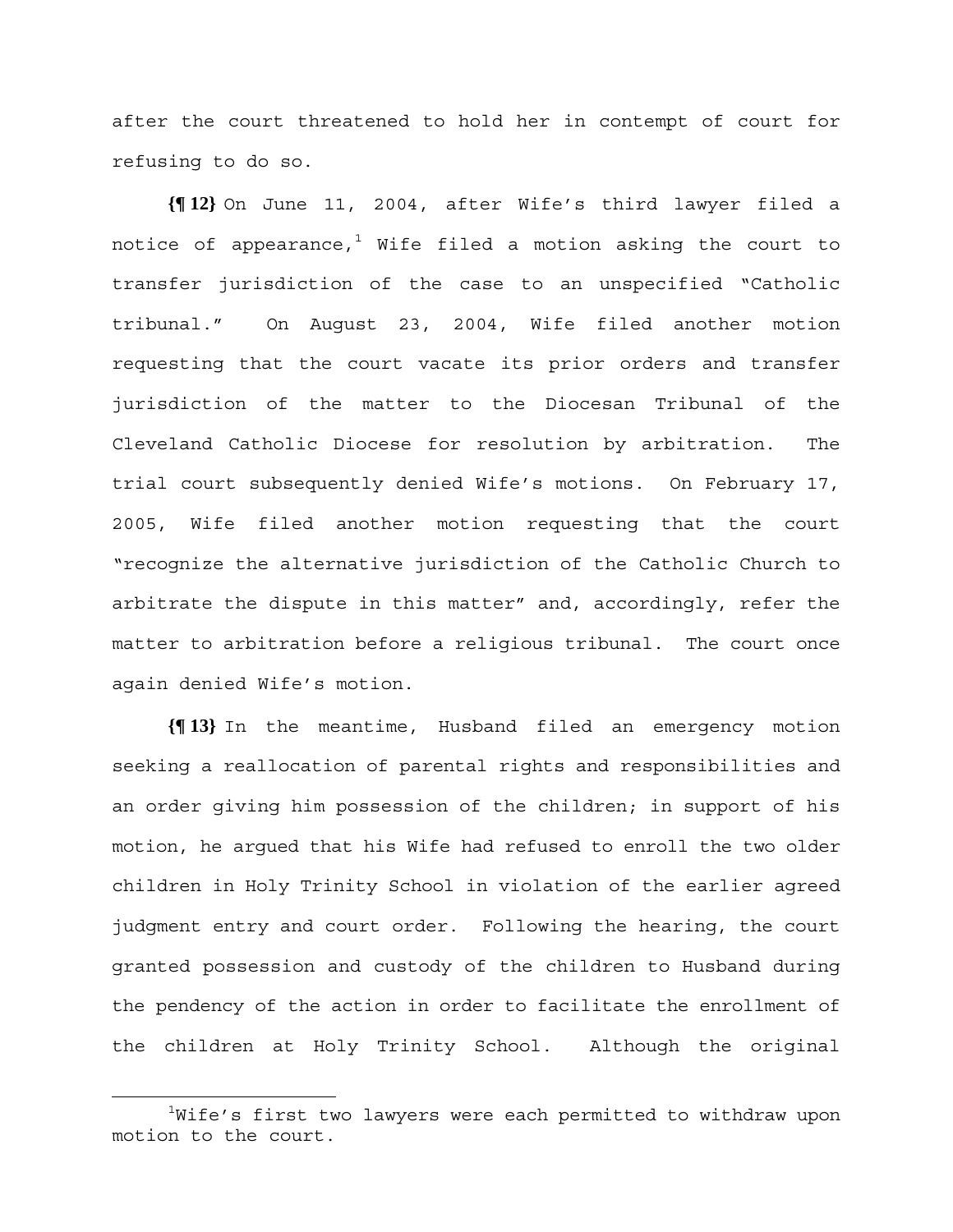agreement provided that only the two older children would attend Holy Trinity, because Husband was not equipped for home schooling, the court permitted Husband to enroll the three older children at Holy Trinity and enroll the youngest child in day care.

**{¶ 14}** Trial commenced in May 2005. At the conclusion of trial, in an extensive journal entry with findings of fact and conclusions of law, the trial court granted Husband a divorce, ordered that Husband be the residential parent and legal custodian of the children, divided the parties' limited assets, ordered that Wife pay Husband \$50 per month in child support through December 31, 2006, and ordered that Husband pay Wife \$1,000 per month spousal support through December 31, 2006. Wife now appeals from that order.

**{¶ 15}** Initially, we note that the standard of review for determinations made in divorce cases is abuse of discretion. The term "abuse of discretion" connotes more than an error of law or judgment; it implies that the court's attitude is unreasonable, arbitrary or unconscionable. *Blakemore v. Blakemore* (1983), 5 Ohio St.3d 217.

#### ARBITRATION BY A CHURCH TRIBUNAL

**{¶ 16}** In her first assignment of error, Wife argues that "the trial court erred as a matter of law when it refused to allow a determination by alternative dispute mechanisms." Succinctly, Wife argues that she and Husband were married in the Catholic Church, and both agreed to be bound by Catholic canon law regarding their marriage and any issues regarding their children. Accordingly, she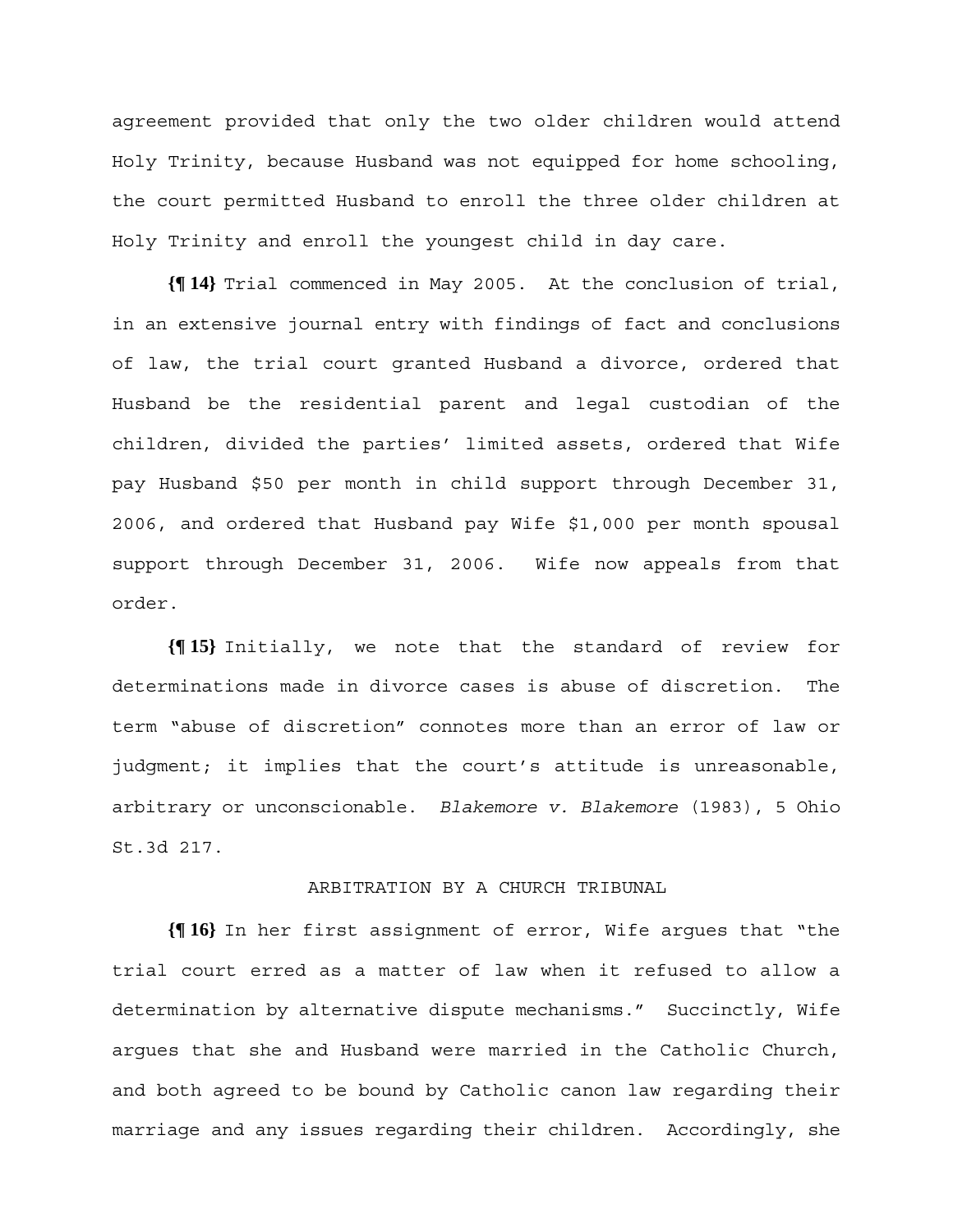contends, the trial court should have ceded its jurisdiction to a canonical court for resolution of all issues regarding the parties' divorce. Wife's argument is without merit.

**{¶ 17}** First, the Supreme Court of Ohio has definitively established that child custody disputes are not subject to arbitration. *Kelm v. Kelm* (2001), 92 Ohio St.3d 223 ("*Kelm II*"), at the syllabus. Although consensual, contractual arbitration is allowed to resolve disputes as to temporary or permanent spousal or child *support* in domestic relations matters, *Kelm v. Kelm* (1993), 68 Ohio St.3d 26 ("*Kelm I*"), in *Kelm II*, the Supreme Court unequivocally stated that "in a domestic relations case, matters of child custody and parental visitation are not subject to arbitration. The authority to resolve disputes over custody and visitation rests exclusively with the courts." Id. at 228. Thus, contrary to Wife's argument, child custody issues are not subject to arbitration agreements.

**{¶ 18}** Furthermore, Wife offered no evidence of a written agreement between Husband and Wife to arbitrate issues arising out of their marriage. Although Wife contends that "the words chosen by them and spoken at the [wedding] ceremony itself that they would abide by the Church teachings, doctrines and canon laws regarding marriage and the family, divorce and separation" somehow created an oral antenuptial agreement to arbitrate disputes regarding their marriage, any such oral agreement is barred by the Statute of Frauds, as set forth in R.C. 1335.05, which states that agreements "made upon consideration of marriage" must be in writing to be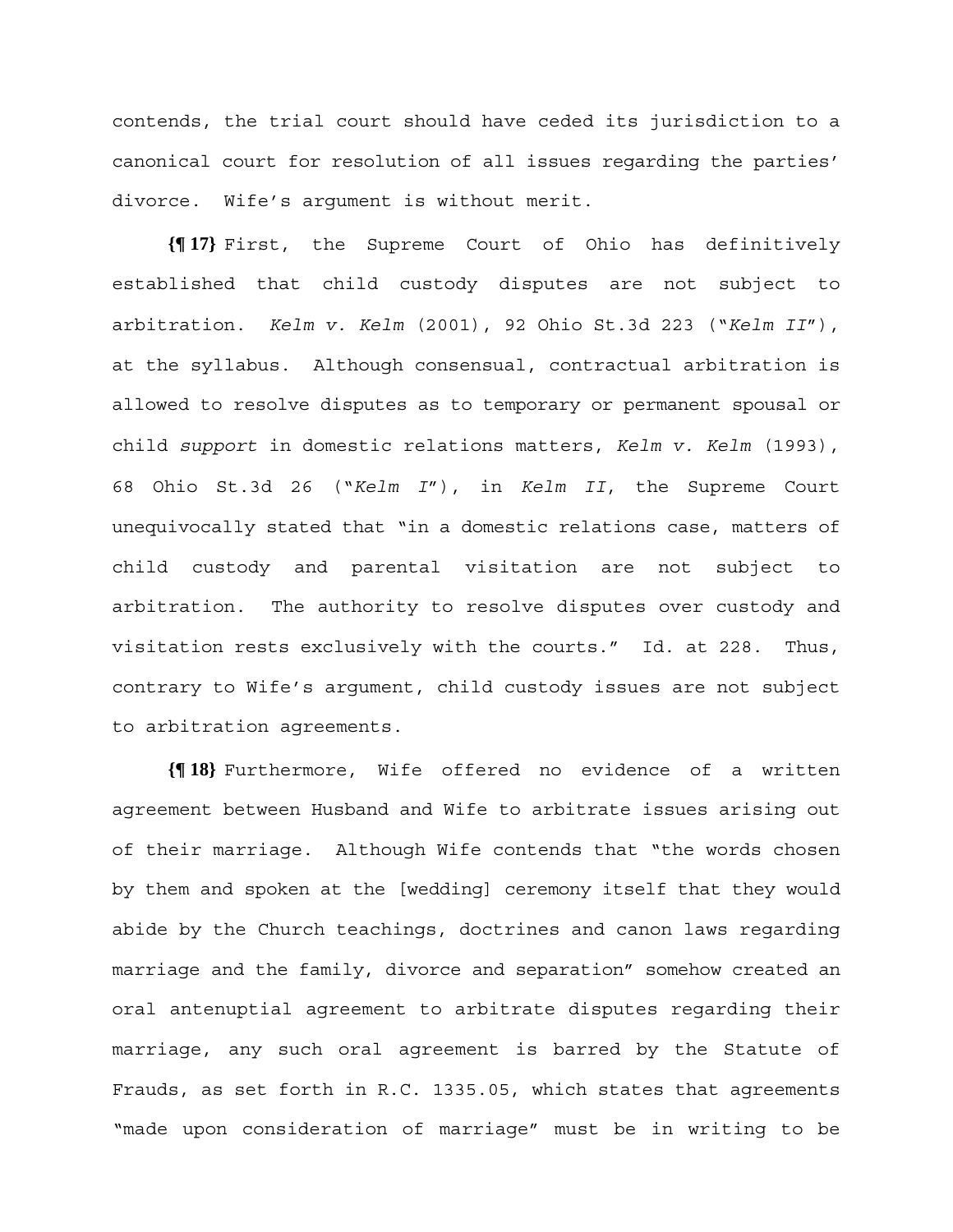enforceable. Any claimed agreement resulting from the Catholic marriage ceremony was "made upon consideration of marriage" and, therefore, must be in writing to be enforceable. *Henry v. Henry*  (1875), 27 Ohio St. 121. Wife offered no evidence of any written agreement to arbitrate, however.

**{¶ 19}** Moreover, even assuming, for the sake of argument, that the parties did enter into an agreement to arbitrate their marital discord and property and debt issues, Wife waived her right to pursue arbitration.

**{¶ 20}** It is well settled that a party may waive any of her contractual rights, including the right to arbitration. *Thornton v. Haggins*, Cuyahoga App. No. 83055, 2003-Ohio-7078; *Hogan v. Cincinnati Fin. Corp.*, Trumbull App. No. 2003-T-0034, 2004-Ohio-3331. "'The essential question is whether, based on the totality of the circumstances, the party seeking arbitration has acted inconsistently with the right to arbitrate.'" *Thornton*, supra, quoting *Harsco Corp. v. Crane Carrier Co.* (1997), 122 Ohio App.3d 406. "To determine whether a defendant acted inconsistently with arbitration, the court should consider: (1) any delay in the requesting party's demand to arbitrate via a motion to stay judicial proceedings and an order compelling arbitration; (2) the extent of the requesting party's participation in the litigation prior to its filing a motion to stay the judicial proceeding, including a determination of the status of discovery, dispositive motions, and the trial date; (3) whether the requesting party invoked the jurisdiction of the court by filing a counterclaim or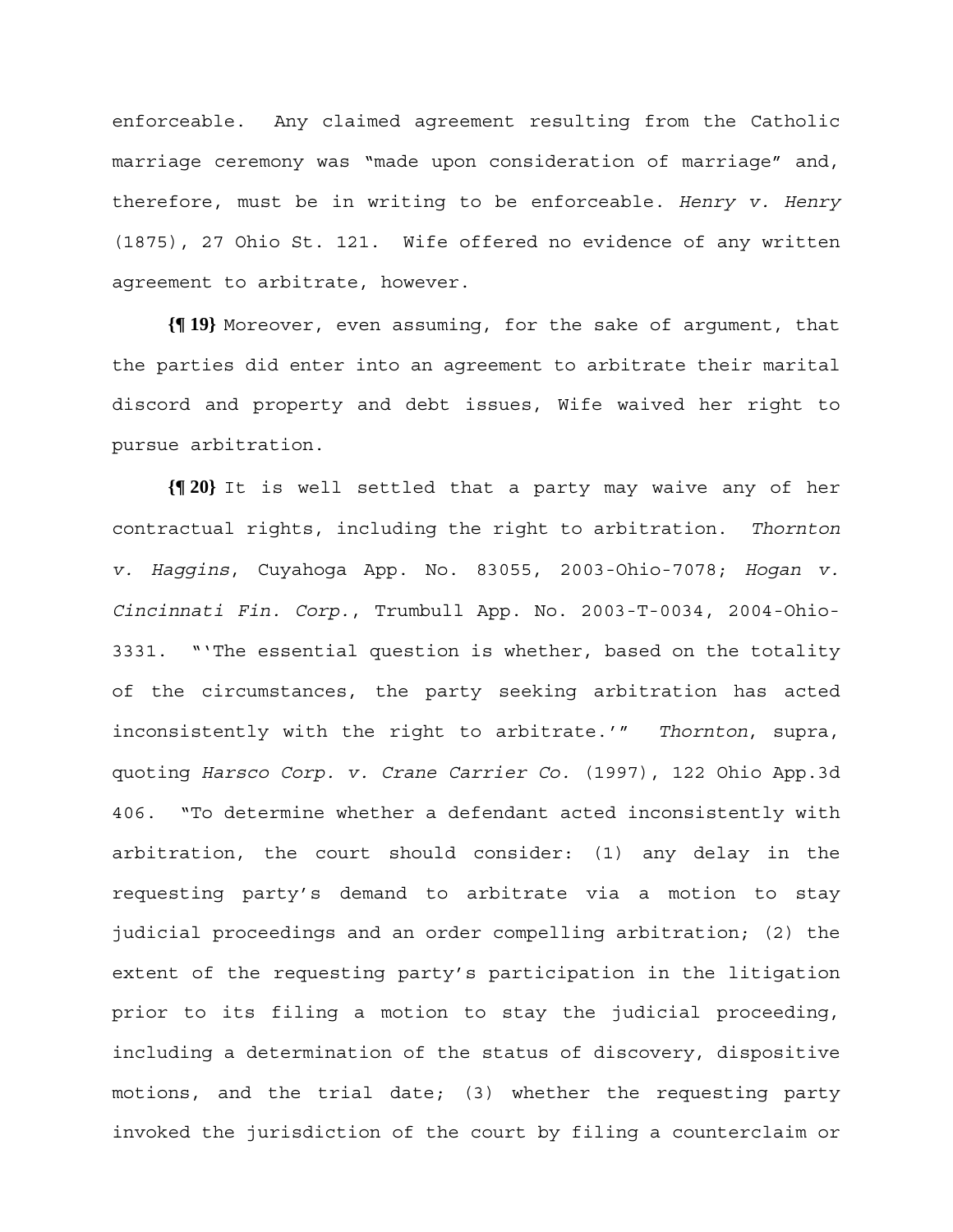third-party complaint without asking for a stay of proceedings; and (4) whether the non-requesting party has been prejudiced by the requesting party's inconsistent acts." Id.; see, also, *Hausser & Taylor v. Accelerated Systems Integration, Inc.*, Cuyahoga App. No. 84748, 2005-Ohio-1017, at ¶20.

**{¶ 21}** Here, Wife herself invoked the jurisdiction of the court when she filed her complaint for legal separation. In addition, she filed a counterclaim for legal separation to Husband's complaint. As the trial court stated in its order denying Wife's motion to refer the matter to a canonical tribunal, "having sought the jurisdiction of the court, [Wife] cannot now be heard to contest the court's jurisdiction."

**{¶ 22}** Wife also substantially participated in the litigation proceedings for nearly one year before filing her motion asking the court to refer the case to a church tribunal. Not only did she file an answer and counterclaim without asking for arbitration, but she filed a motion for support pendente lite. In addition, her counsel participated in several pretrials in which the parties agreed to appoint a guardian ad litem and a psychologist who would conduct a custody evaluation, sell the property in New Hampshire and enroll the older children at Holy Trinity School. After Wife's first two lawyers withdrew, she retained a third attorney to represent her in the case. It was not until June 4, 2004, ten months after Wife filed her complaint, that she first asked the court to refer the matter to an otherwise undescribed "canonical tribunal."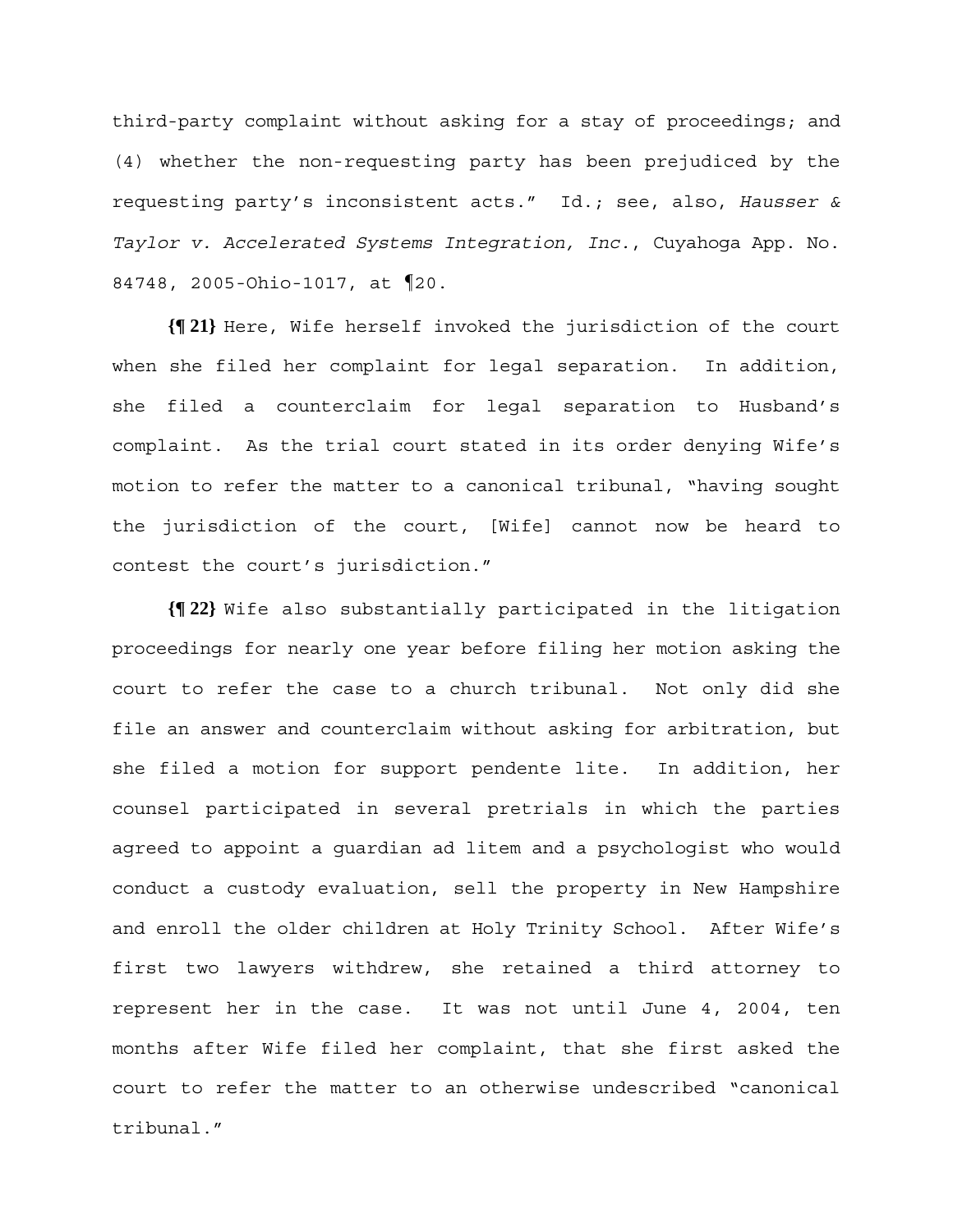**{¶ 23}** The record indicates that Wife fully participated in the divorce litigation for nearly one year before filing her request to arbitrate this matter. Not only does Wife's action in filing her complaint refute her argument that the parties had agreed to arbitrate their marital disputes, but her significant participation in this case after it was filed waives any right to arbitration. Accordingly, the trial court did not abuse its discretion in denying Wife's motion.

**{¶ 24}** Appellant's first assignment of error is overruled.

## CHILD CUSTODY

**{¶ 25}** In her second assignment of error, Wife argues that "it was an abuse of discretion for the trial court to award custody to [Husband] when his mental state renders him incapable of taking care of the children under R.C. 3109.04(F)(1)(E)." Specifically, Wife claims that Husband is a "profoundly psychotic person" whose mental state renders him incapable of raising the parties' minor children.

**{¶ 26}** In support of her argument, Wife cites to an essay authored by Husband prior to the turn of the new millenium, in which Husband predicted that the "Y2K" problem was going to result in a cataclysmic change in society's food and water supply and access to basic utilities. However, Husband's views more than six years ago, bizarre and imprudent as they may seem in the clear light of history, do not reflect on his current ability to adequately care for the minor children. Moreover, Wife ignores significant evidence in the record that she shared Husband's views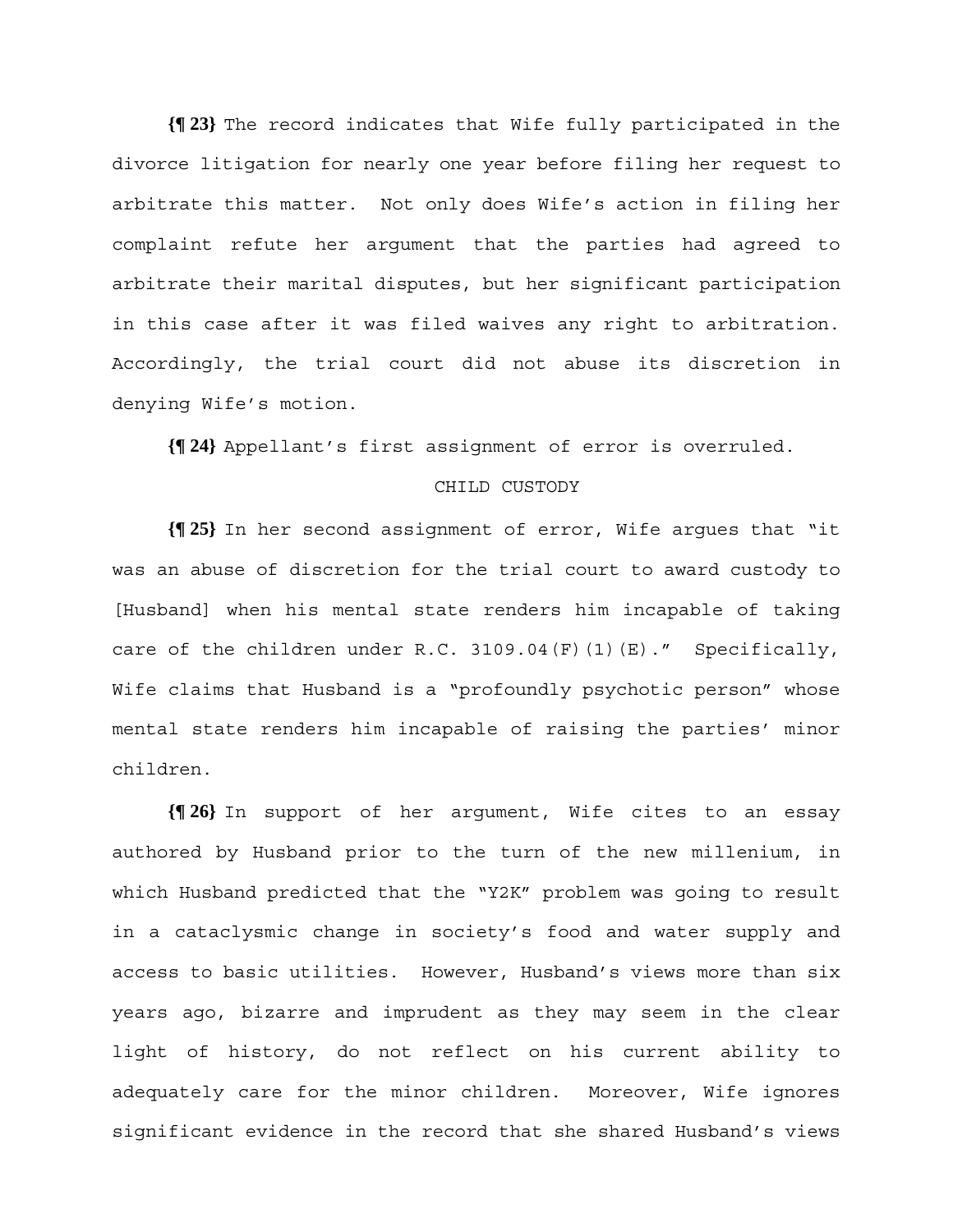regarding the looming Y2K crisis and supported the family's move to New Hampshire.

**{¶ 27}** Furthermore, after reviewing the record, we agree with the trial court's assessment that although both Husband and Wife have serious idiosyncrasies and emotional issues, "in balancing the negative aspects of Mr. Macfarlane's views versus Mrs. Macfarlane's actions, the court must conclude that Mr. Macfarlane should be the custodial parent for these four boys."

**{¶ 28}** The trial court noted that it was well aware that Husband "is autocratic, egotistical, narcissistic and manipulative." Nevertheless, the trial court very carefully explained the evidence it relied upon in concluding that Wife's actions were not beneficial to her children and precluded her from being the residential parent. It noted:

**{¶ 29}** "In September 2004, this court was reluctant to change possession of the children to the Father. The court had no desire to take these children away from their mother and their primary residence. However, her violation of a court order in the name of home schooling left this court no other choice. Her failure to comply with the court order and her failure to attend the hearing on September 13<sup>th</sup> were all part of her ideological battle in promoting home schooling. The needs of her children were not the driving force; rather it was her anger at Mr. Macfarlane and her home schooling crusade that were the compelling forces of her actions."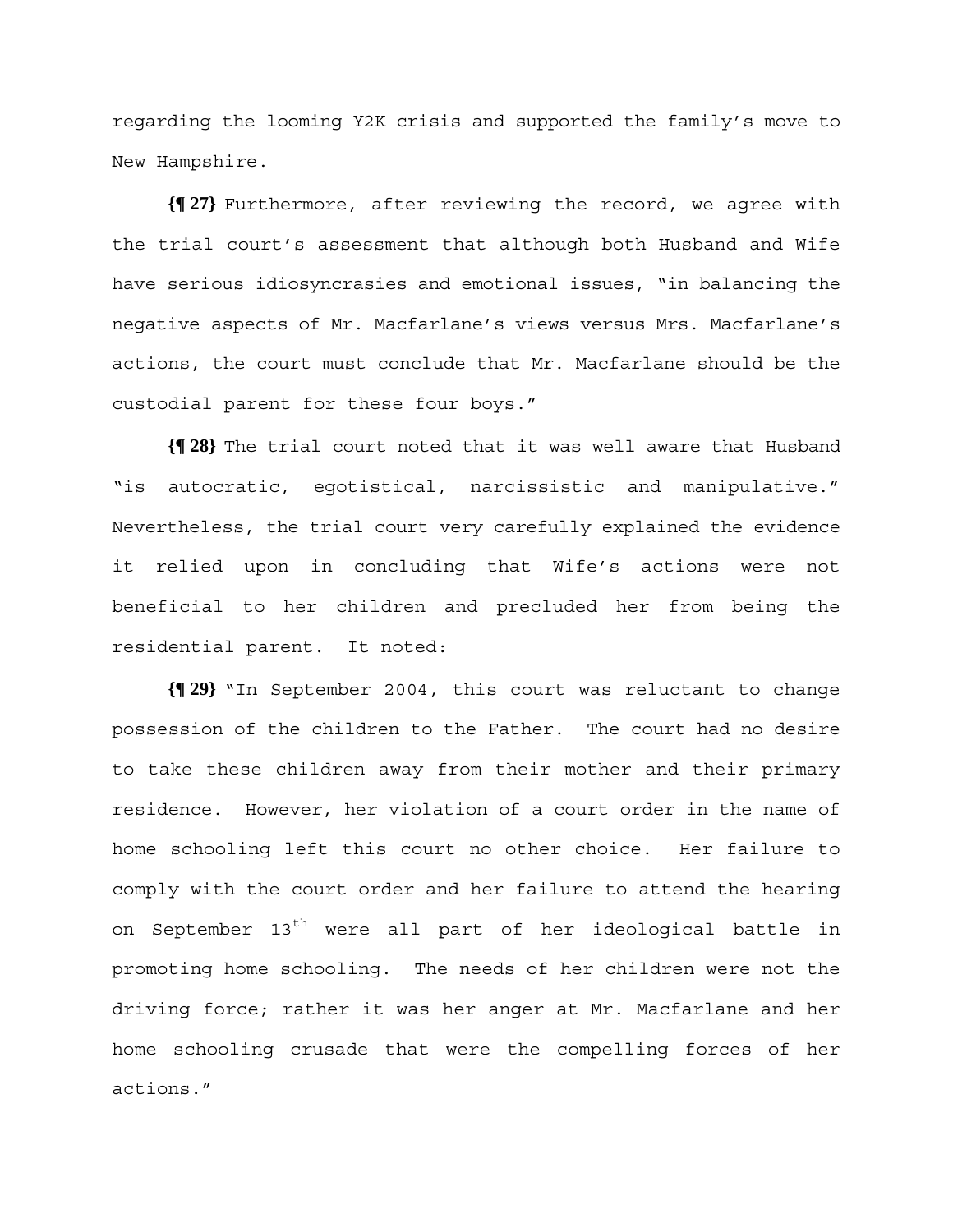**{¶ 30}** The court noted further that although Wife argued that she did not understand what she was agreeing to when she agreed to sell the New Hampshire property and to enroll the older children in a traditional school, "this court believes that Mrs. Macfarlane did understand what she was doing. She is an extremely intelligent lady. However, she has great difficulty accepting responsibility for her own actions and is always shifting the blame to others."

**{¶ 31}** The court further found that due to her obsession with the divorce litigation and the issue of home schooling, Wife just did "not get it" with regard to her behavior and the children. The court identified several of Wife's inappropriate behaviors with respect to her children: bringing the children to the courthouse to pass out a book she had written about the injustice of the court system and her divorce; telling the youngest child that "daddy broke up our home" and "the devil lives in daddy;" blatantly violating a court order to enroll the children in a traditional school, which caused the children to enter school one month late and hampered their transition from home schooling to traditional schooling; continuing to nurse Cleutus, contrary to medical advice, even though his teeth were rotting; and, refusing to engage in any written communication with Husband regarding the children. The court also noted that it had "great concern about the emotional stability of Mrs. Macfarlane."

**{¶ 32}** In allocating parental rights and responsibilities, the court must consider the best interests of the child. R.C. 3109.04(B)(1). To determine the child's best interests, the trial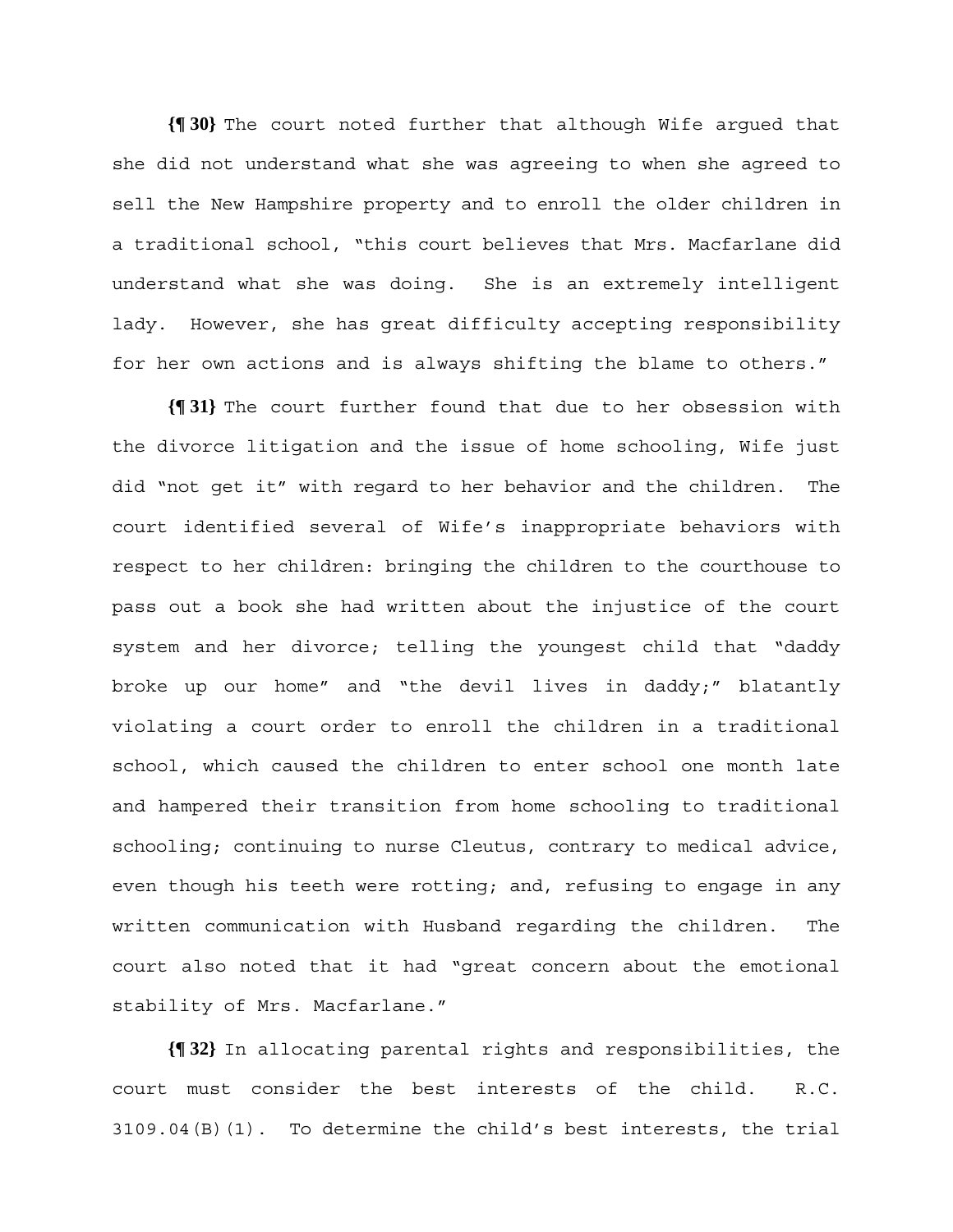court is required to consider the factors outlined in R.C. 3109.04(F)(1), and may consider additional factors as well. Our review of the record indicates that the trial court considered each of the factors identified in R.C. 3109.04 $(F)(1)$ , as well as the factors identified in R.C. 3109.04(F)(2) regarding whether shared parenting was in the best interest of the child. Our review indicates that the trial court's findings are supported by the evidence and, accordingly, we find no abuse of discretion in the trial court's decision regarding child custody.

**{¶ 33}** Appellant's second assignment of error is overruled.

## GUARDIAN AD LITEM

**{¶ 34}** In her third assignment of error, Wife argues, for the first time on appeal, that it was error for the trial court to allow attorney John Ready to serve as both guardian ad litem and counsel for the children. She contends that there was a conflict of interest between the roles of guardian ad litem and counsel for the children in this case, and that, by the time of trial, Mr. Ready "had become so prejudiced against Mrs. Macfarlane that he should have withdrawn from the case both as guardian and as lawyer."

**{¶ 35}** Wife waived this argument, however, for purposes of appeal. The trial court appointed Mr. Ready to act as both guardian ad litem and counsel for the children on September 9, 2003. Wife never raised any objection to this dual appointment or to the appointment of Mr. Ready in any capacity. Furthermore, although Wife contends that the scope of Mr. Ready's alleged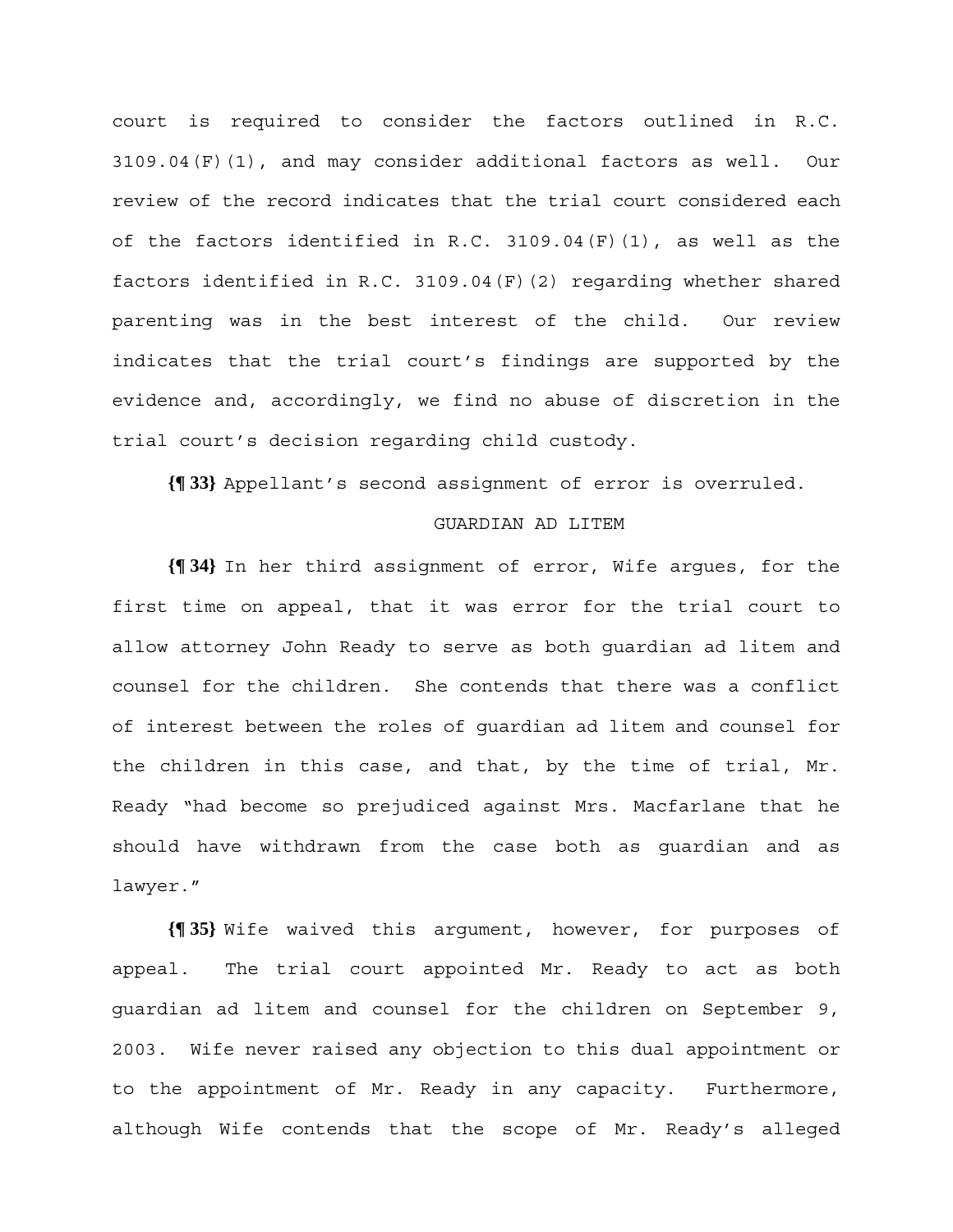prejudice toward her and the extent of the conflict "was only made plain by the guardian's actions at trial," Wife raised no objection to Mr. Ready's appointment during trial.

**{¶ 36}** It is well-established that a reviewing court cannot consider an issue raised for the first time on appeal. *CCI Props. v. McQueen*, Cuyahoga App. No. 82044, 2003-Ohio-3674, at ¶24, citing *State ex rel. Gutierrez v. Trumbull Cty. Bd. of Elections* (1992), 65 Ohio St.3d 175, 177.

**{¶ 37}** Even if we were to consider Wife's argument, we find no conflict between Mr. Ready's roles as guardian ad litem and counsel for the children. The mere fact that he did not recommend Wife as the custodial parent and did not ask the court to allow the children to remain in home schooling does not create a conflict or indicate that he was so prejudiced against Wife that he could not adequately perform his roles as guardian and counsel for the children. A guardian is appointed to protect and ensure that the children's best interests are represented throughout the divorce proceedings. If the guardian ad litem believes that it would not be in the best interests of the children to reside with one parent, or that one parent is less likely to abide by court orders and to encourage and facilitate the other parent's time with the children, it is the guardian's duty to relay that recommendation to the court. This appearance of "bias" toward one parent is not "prejudice;" it is the guardian ad litem/counsel fulfilling his role as advocate for his wards.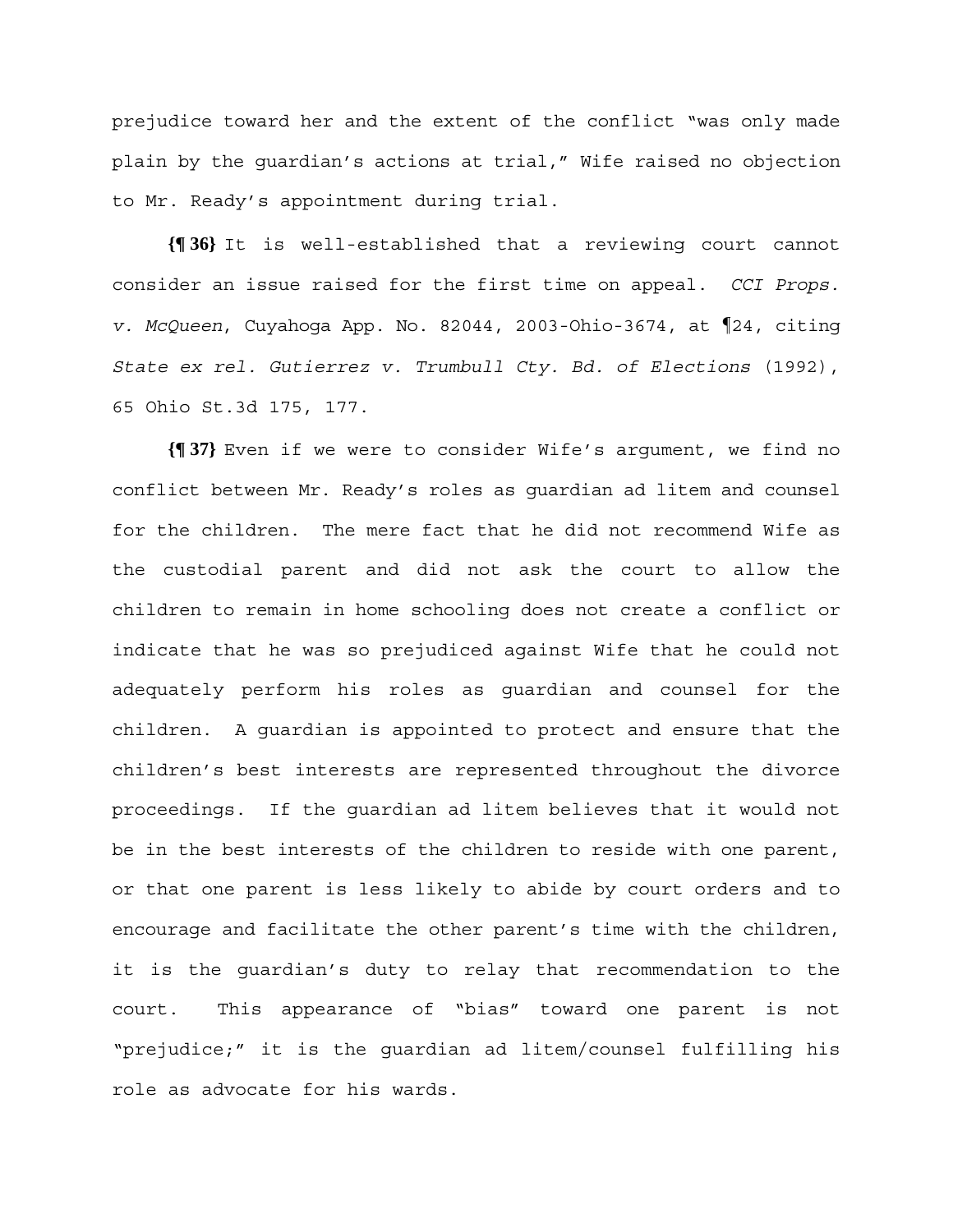**{¶ 38}** Appellant's third assignment of error is therefore overruled.

## TESTIMONY OF FAMILY AND FRIENDS IN DETERMINING THE BEST INTEREST OF THE CHILDREN

**{¶ 39}** In her fourth assignment of error, Wife complains that the trial court erred in not giving proper weight to the "veritable blizzard" of family and friends who testified on behalf of Wife that she, and not Husband, should be designated as the custodial parent. We disagree.

**{¶ 40}** The trial court is in the best position to observe each witness and judge his or her credibility. *Seasons Coal Co. v. Cleveland* (1984), 10 Ohio St.3d 77. The credibility of the witnesses and the weight to be given their testimony is primarily for the trier of fact. *State v. DeHass* (1967), 10 Ohio St.2d 231, paragraph one of the syllabus. Thus, the court had no duty to give greater weight to the testimony of Wife's family and friends just because more witnesses testified for Wife than Husband. It was within the trial court's discretion to consider that the testimony of Wife's witnesses contradicted that of Dr. Koricke, the courtappointed psychologist, and the guardian ad litem, both of whom recommended that Husband should be the custodial parent.

**{¶ 41}** Our review of the record indicates that the trial court considered all of the necessary factors listed in R.C.  $3109.04(F)(1)$  and  $(F)(2)$  and that there is competent, credible evidence supporting the trial court's conclusion that designating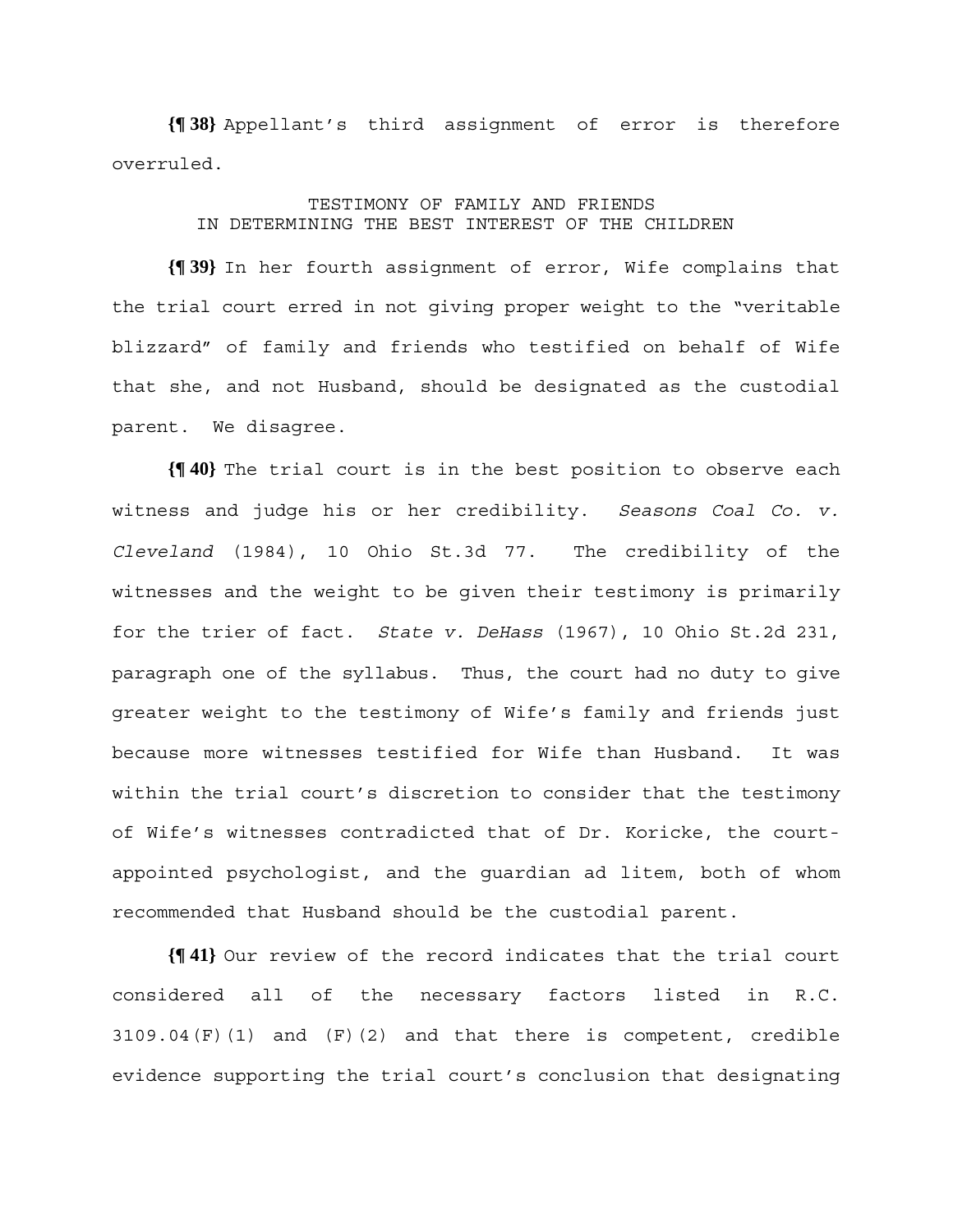Husband as the custodial parent is in the children's best interests.

**{¶ 42}** Appellant's fourth assignment of error is overruled.

#### RELIGIOUS DISCRIMINATION AGAINST WIFE

**{¶ 43}** In her fifth assignment of error, Wife argues that "the trial court erred in considering the mother's religious views about marriage and about home schooling as insurmountable problems for the court, thereby violating Mrs. Macfarlane's constitutional religious freedoms." Specifically, Wife contends that her constitutional right to the free exercise of her religious beliefs has been violated because she is not able to home school her children anymore and, because she is unable to home school, she is unable to raise her children in the Catholic faith.

**{¶ 44}** Article I, Section 7, of the Ohio Constitution provides, in part:

**{¶ 45}** "All men have a natural and indefeasible right to worship Almighty God according to the dictates of their own conscience. No person shall be compelled to attend, erect, or support any place of worship, or maintain any form of worship, against his consent; and no preference shall be given, by law, to any religious society; nor shall any interference with the rights of conscience be permitted."

**{¶ 46}** The First Amendment to the United States Constitution provides, in part, that "Congress shall make no law respecting an establishment of religion, or prohibiting the free exercise thereof[.]"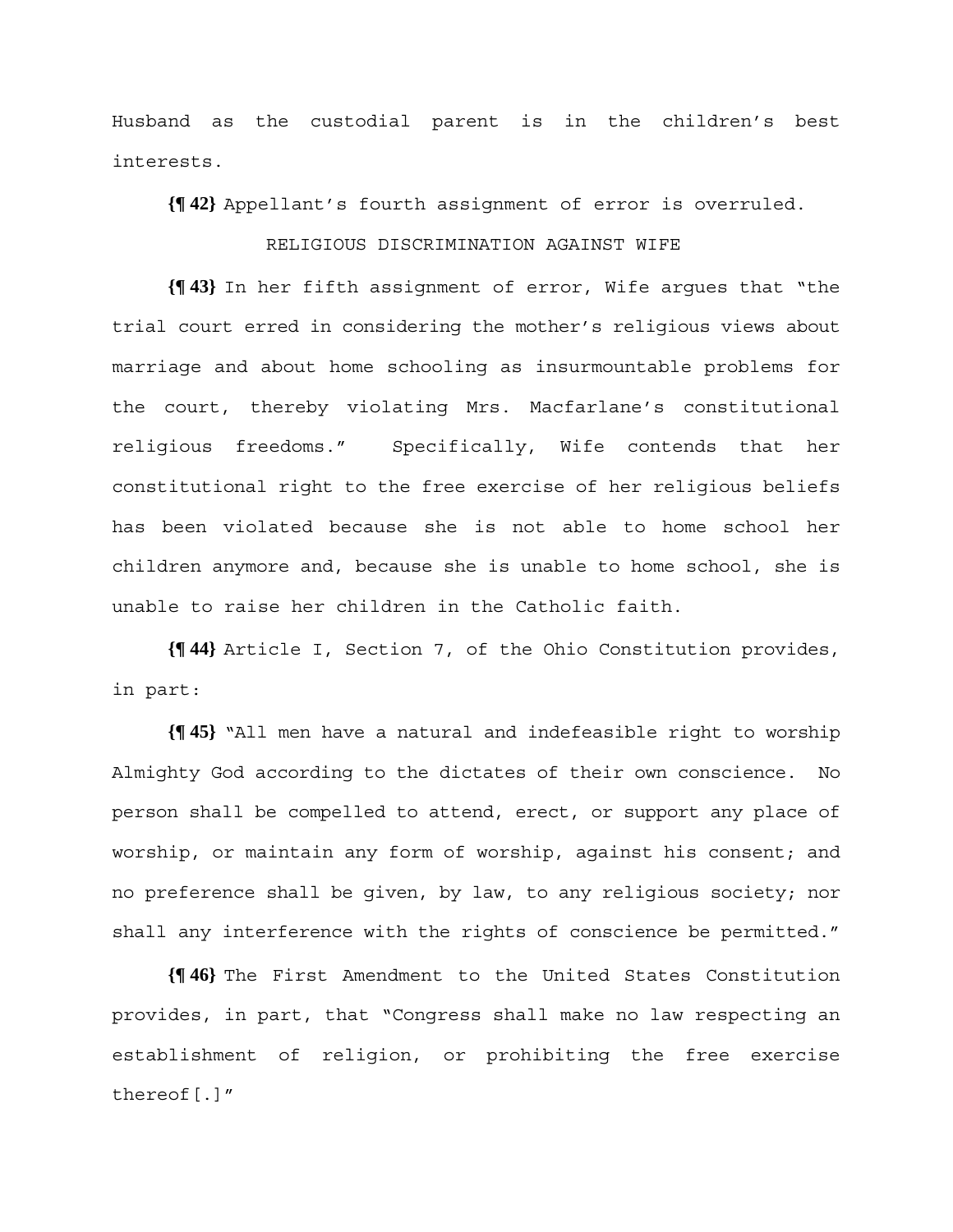**{¶ 47}** Ohio courts have interpreted these sections as they relate to domestic relations cases to mean that a court may not consider a person's religious preference when determining matters of custody or other issues related to the divorce. *Hackett v. Hackett* (1958), 150 N.E.2d 431. However, absent evidence in the record that the trial court's custody decision was motivated by a conviction that either parent's religious belief was in the best interest of the child, a trial court's custody decision does not implicate the Establishment Clause or the Free Exercise Clause of the First Amendment to the United States Constitution or the Religious Freedom Provision of the Ohio Constitution. *deLevie v. deLevie* (1993), 86 Ohio App.3d 531, 542.

**{¶ 48}** Wife cites no evidence in the record to indicate that the trial court's decision was motivated by a belief that Husband's religious beliefs or practices were preferable to hers. Indeed, the record reflects that the trial court's decision was motivated by Wife's refusal to act in the best interests of her children, not by a preference for either party's religious practices. Moreover, we find nothing in the trial court's decision which affects Wife's right to express her religious beliefs and to raise her children according to those beliefs. No one is preventing Wife from attending services or other activities with her children in furtherance of her beliefs or from enforcing those beliefs with the children at home. Accordingly, we find no violation of Wife's constitutional religious freedoms.

**{¶ 49}** Appellant's fifth assignment of error is overruled.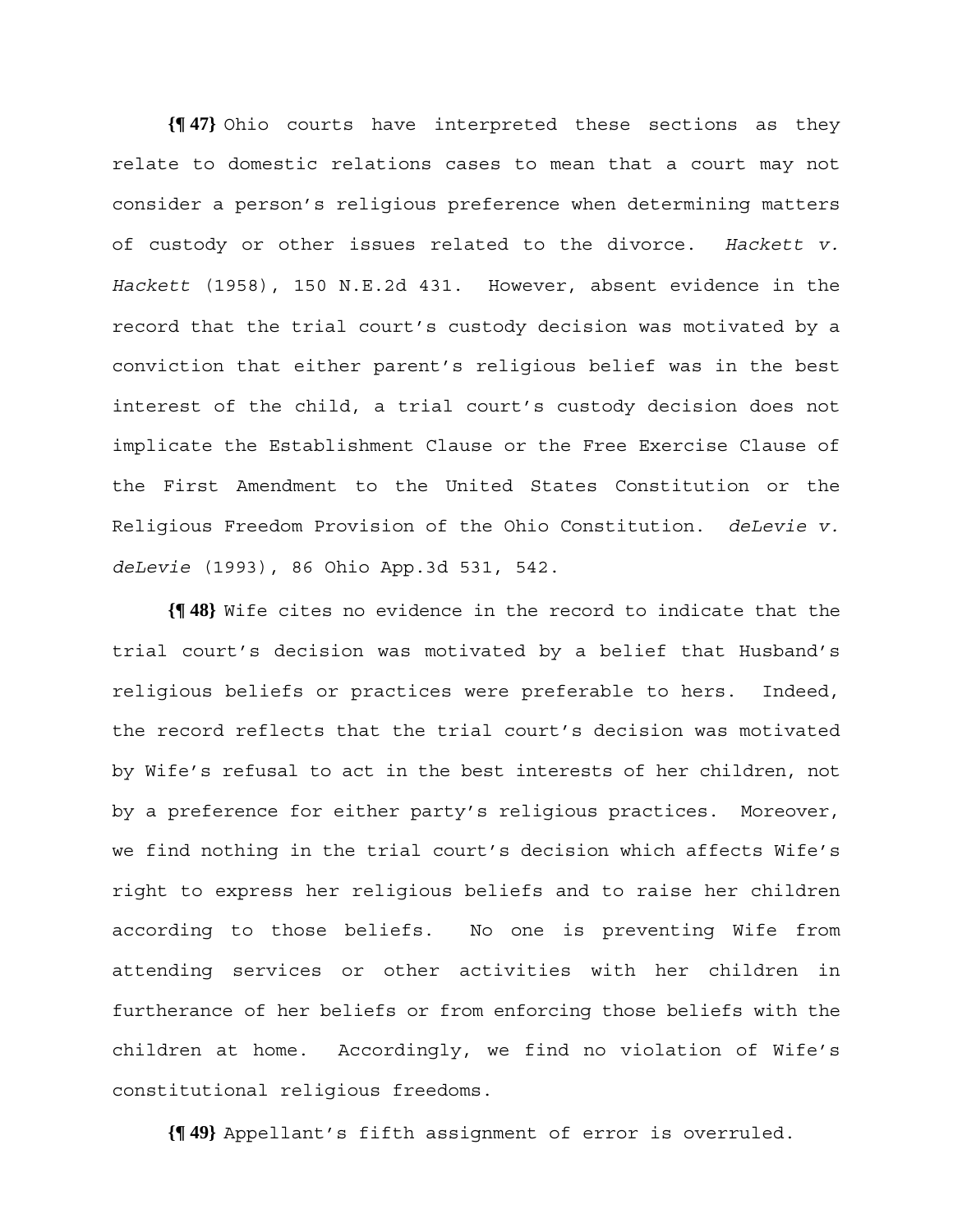#### DIVISION OF MARITAL PROPERTY

**{¶ 50}** In her sixth assignment of error, Wife complains that the trial court erred in its division of marital property because it should have split the earning potential of the Mary Foundation, a non-profit religious foundation established by Husband and Wife during the marriage, in half as part of the marital estate. Wife contends that the Mary Foundation is an income producing asset (Husband takes a salary of approximately \$100,000 annually from the foundation) but "no assessment of this asset was undertaken by the court."

**{¶ 51}** Wife did not raise this issue below, however, nor did she introduce any evidence regarding the valuation of the foundation for purposes of including it among the parties' marital assets. Moreover, the value of the Mary Foundation cannot be assessed and divided pursuant to the divorce as the foundation is a  $501(c)(3)$ not-for-profit corporation. Thus, it cannot be a marital asset as its value as a not-for-profit organization may not legally inure to the benefit of either party.

**{¶ 52}** Our review of the record indicates that the trial court recognized Wife's contribution to the establishment of the Mary Foundation by awarding her spousal support and 50 percent of the royalties from the books that Husband publishes through the Mary Foundation. The trial court stated:

**{¶ 53}** "Neither party contributed to the education or training of the other party. Mrs. Macfarlane, however, was an asset to Mr. Macfarlane's establishment of the Mary Foundation which provides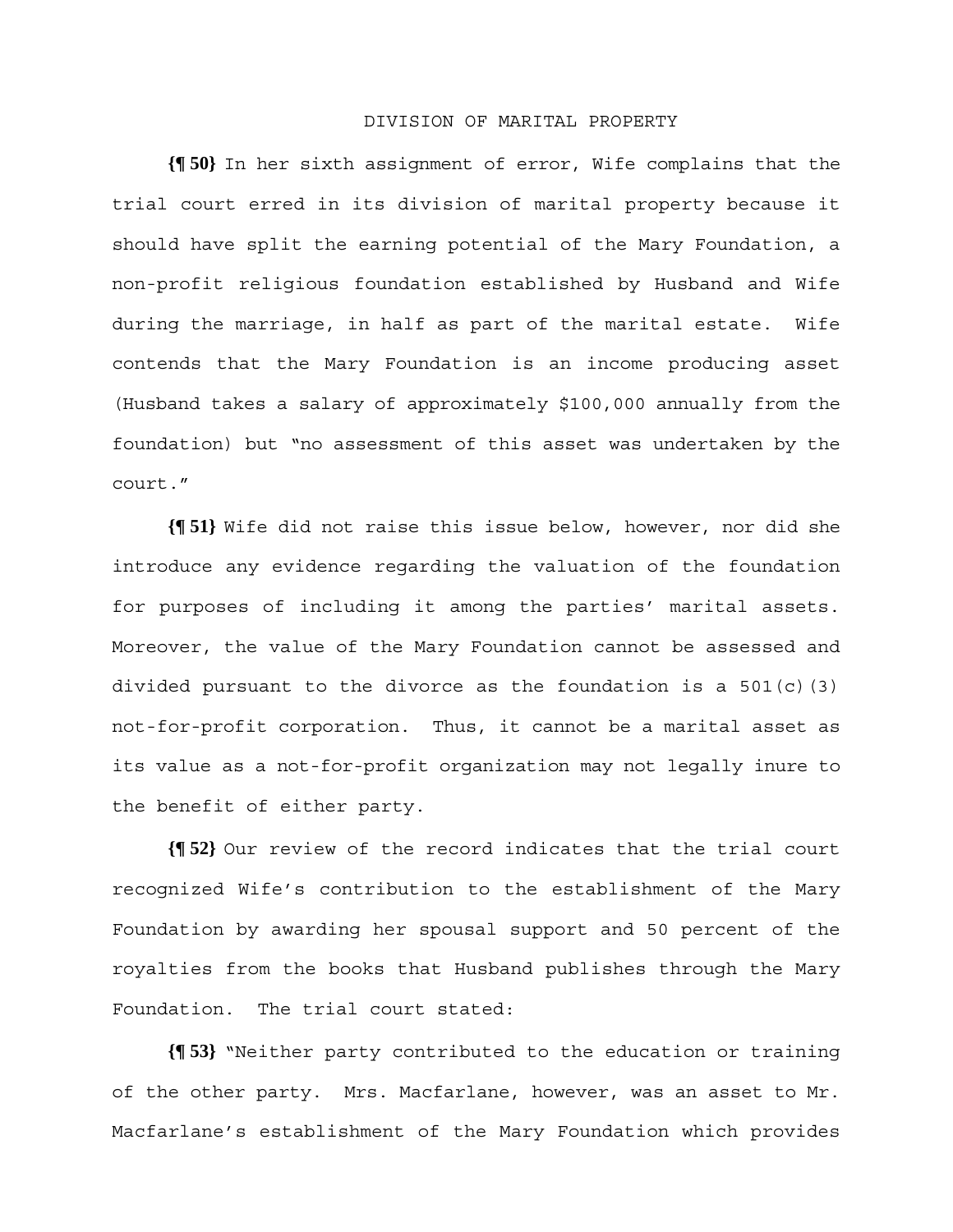Mr. Macfarlane with a good salary. The court has taken that into account since Mrs. Macfarlane no longer participates in the Mary Foundation. The court is also taking into account that she will continue to get royalties from Mr. Macfarlane's three books."

**{¶ 54}** We find no abuse of discretion in the trial court's division of the parties' marital assets. Appellant's sixth assignment of error is therefore overruled.

## ALLEGED ANTAGONISM TOWARD CATHOLICISM

**{¶ 55}** In her seventh assignment of error, Wife argues that the trial court showed unconstitutional antagonism toward Catholicism by characterizing her unrelenting pursuit to home school her children as a "crusade." We disagree.

**{¶ 56}** The American Heritage dictionary defines "crusade" as "[a] vigorous concerted movement for a cause or against an abuse." Our review of the record indicates that Wife vigorously and repeatedly argued her position that the children should be home schooled. We do not find the trial court's expression of her determination to be perjorative, but rather an accurate reflection of Wife's unwavering support for home schooling.

**{¶ 57}** Wife also argues that the court and guardian "entangled the court in religious matters" when the court alternately allowed testimony about religious issues to be admitted, but then later excluded other testimony. Wife's argument is without merit.

**{¶ 58}** A review of the passages in the trial transcript cited by Wife indicate that Wife has taken the testimony out of context to make her argument. Our review indicates that the testimony was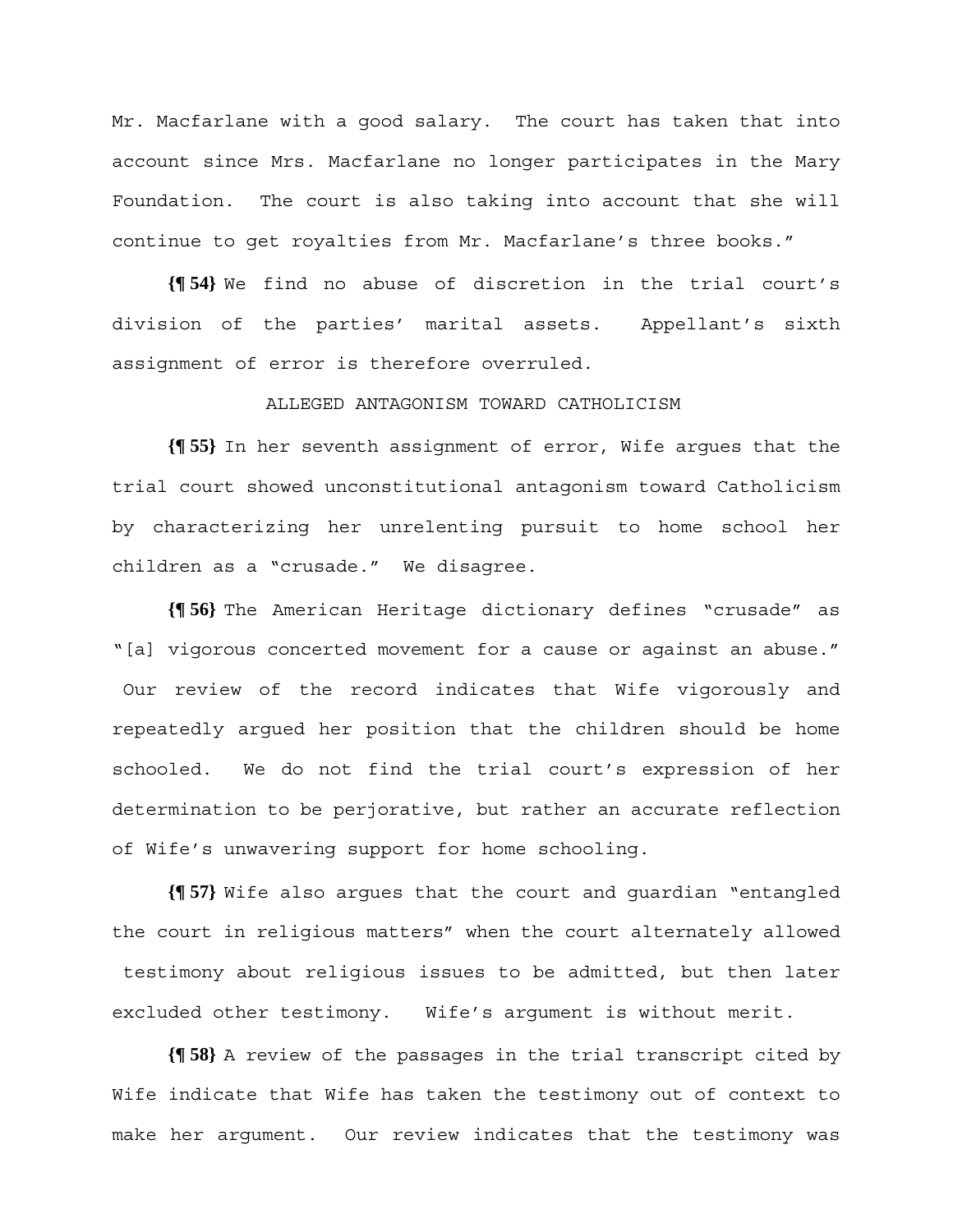allowed when it was relevant to issues related to the divorce and child custody, but disallowed when it was not. We find no abuse of discretion in the trial court's evidentiary rulings.

**{¶ 59}** Appellant's seventh assignment of error is overruled.

### SPOUSAL ABUSE AND DOMESTIC VIOLENCE

**{¶ 60}** Among one of the factors a court is to consider when determining whether shared parenting is in the best interest of the children is "any history of, or potential for, child abuse, spouse abuse, other domestic violence, or parental kidnapping by either parent." R.C. 3109.04(F)(2).

**{¶ 61}** In her eighth assignment of error, Wife contends that an incident that occurred in New Hampshire, when Husband allegedly dragged her across the grass, rises to the level of domestic violence. She further contends that Husband had a history of using a show of force whenever possible with her. Accordingly, she asserts that the trial court erred in finding that the incident in New Hampshire did not rise to an instance of domestic violence and, further, that the trial court erred in not considering Husband's "potential" for domestic violence in allocating parental rights.

**{¶ 62}** Once again, we note that the credibility of the witnesses and the weight to be given their testimony is primarily for the trier of fact. *DeHass,* supra. Here, the trial court heard both Wife's and Husband's account of the incident in New Hampshire, as well as lengthy testimony regarding other interactions between the parties, and found that there was no domestic violence or history